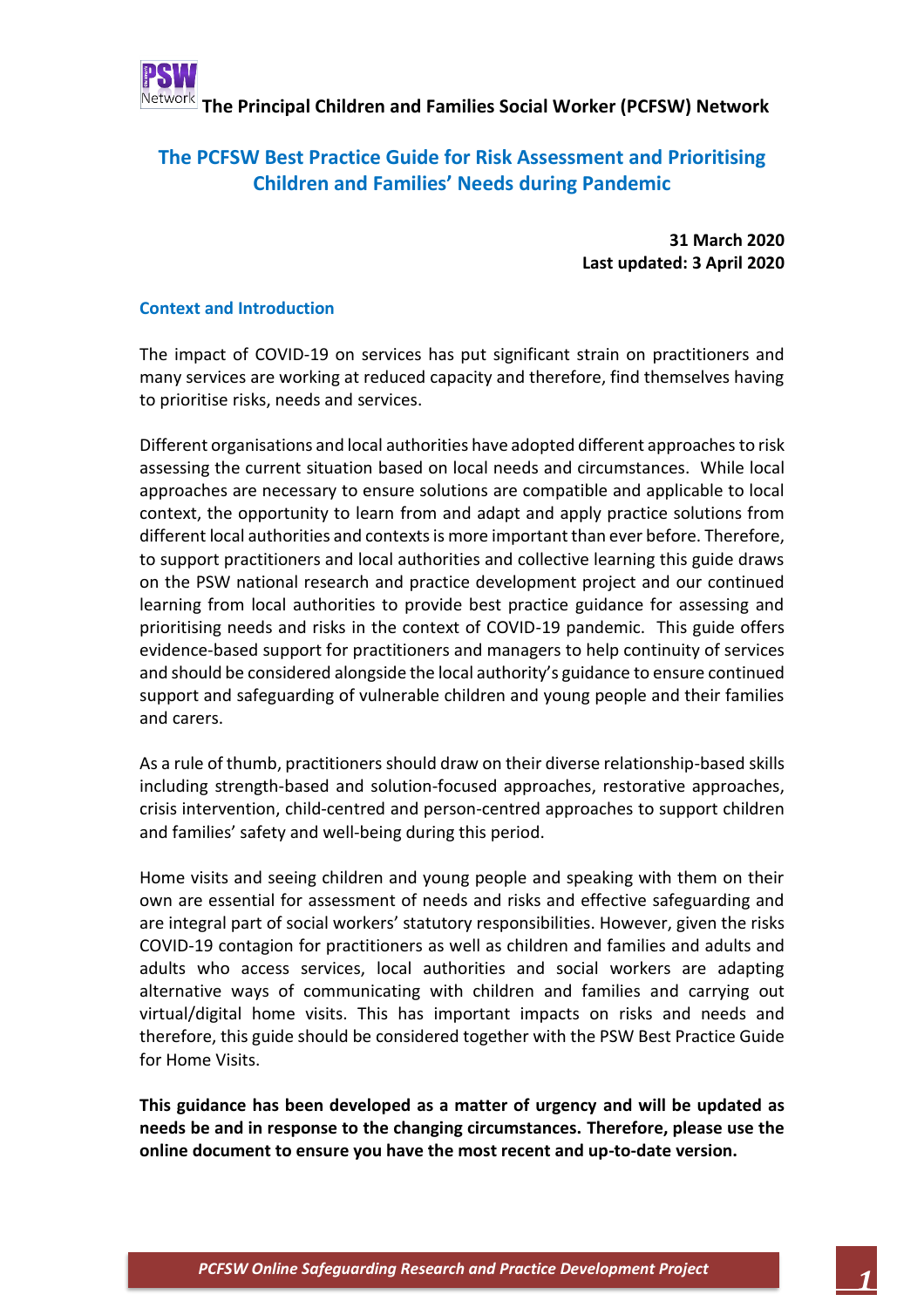

### **Purpose of this document**

Social work is complex and this as well as other PSW guides are aimed at helping practitioners work through complexity and maintain relationship-based practice as the bedrock of social work, social care and human services. Therefore, Drawing on the PCFSW national research and the recent feedback from local authorities this document is aimed at supporting local authority practitioners and managers and serves as a helpful guide or a checklist, reflecting some of the more salient points about assessing and prioritising risks, needs and services as well as practice challenges to ensure continued support and safeguarding for children and families during the current COVID-19 pandemic.

Furthermore, this guide can be used as a prompt for individual reflection or in supervision and in virtual group discussion to support reflection for and after action during uncertain conditions.

#### **Risk assessing and prioritizing children and families' needs during the pandemic**

The following are helpful best practice approaches to support practitioners in assessing needs and risks and prioritising vulnerable children and families:

**RAG rating all children and families' needs and risks –** using the assessment framework and your own organisation's practice framework think about the following questions and RAG rate all children and families' cases into the following three categories:

#### **RAG rating:**

**Red** – significant risk of serious harm, injury or death **Amber** – moderate risk of either emotional or physical harm or neglect **Green** – low risk of harm or neglect for the child

The RAG rating and prioritisation of needs and risk should be discussed and agreed between practitioners and their managers and further approved by the service manager and the head of service.

**Questions to consider in RAG rating –** In carrying out your risk assessment and RAG rating consider the following questions:

What would be the risks if no professional was able to have face-to-face contact with the child or young person and their family or carers?

RAG rate how worried would you be:

 $\triangleright$  if visits to the family were not possible and the child or young person could not be seen by any professionals for the next 4 weeks?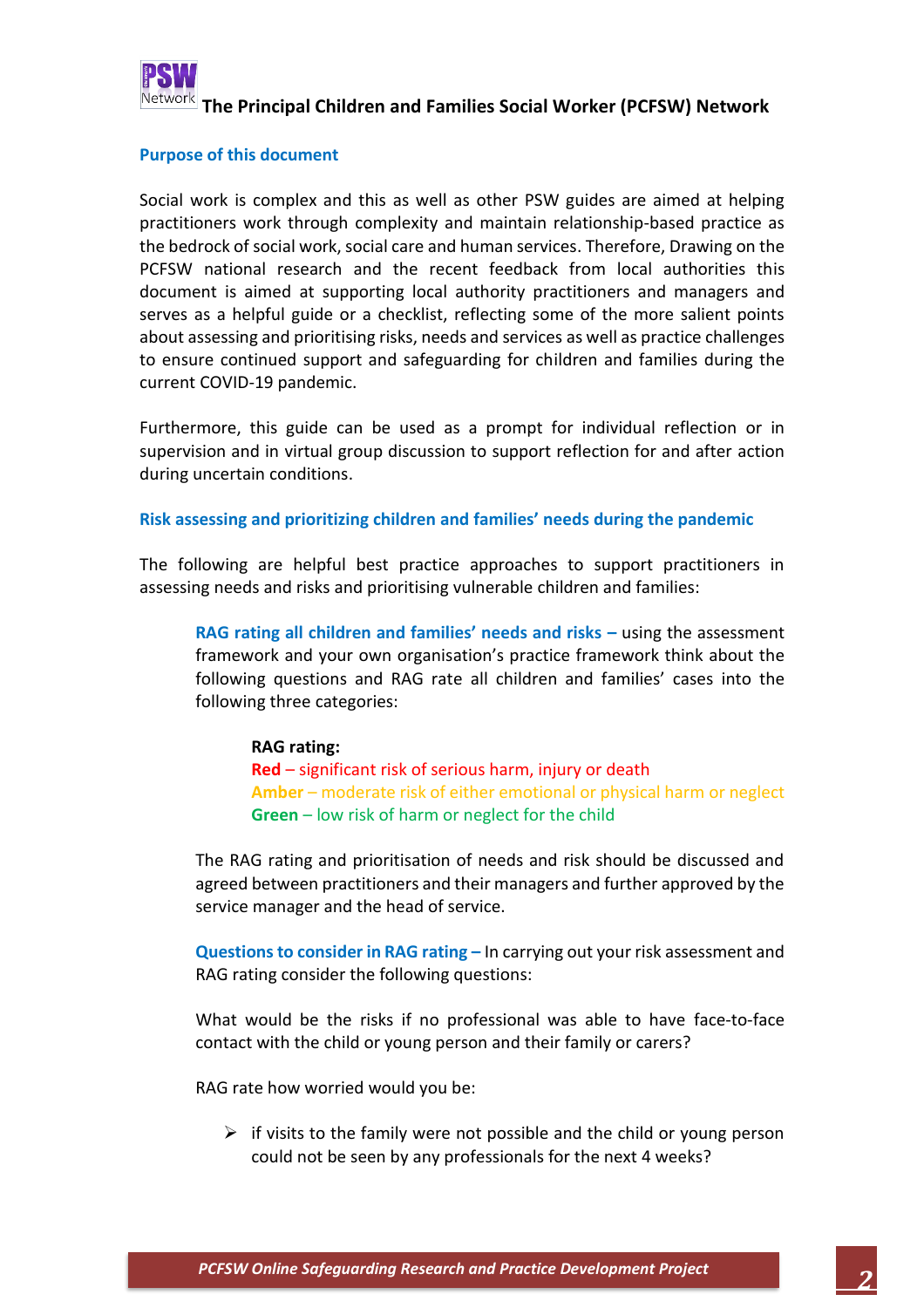

 $\triangleright$  If a review meeting (e.g. CiN, Core Group, CPC) could not be held or the family cannot attend the review or the group meeting for the next four weeks?

Think about the impact of COVID-19 on the child and family and the existing risks – think critically and analytical about the situation and how the risks associated with COVID-19 (for example, self-isolation) affect the existing risks and what is their impact for the child and family (response to these questions may be informed by your existing knowledge of the child and their family, previous assessments and analysis of the child's lived experiences, environment and networks):

In your professional view:

- $\triangleright$  What would be the impact for the child and family if they are selfisolating?
- $\triangleright$  What measures are in place and how does the family plan to keep the child safe?
- $\triangleright$  What help does the family need to manage the situation and keep the child safe?
- $\triangleright$  What help do they need to be able to do so and to manage the situation?
- $\triangleright$  Does the family appreciate and acknowledge the risks and their impact for the child?
- $\triangleright$  How worried is the family about the child? How does the family manage these worries?
- $\triangleright$  How does the family manage stress and what are their coping strategies?

**Identify protective factors and safeguarding needs –** consider any protective factors and support and safeguarding measures that are in place or that need to be put in place to ensure safety and well-being of the child and family. For example,

- $\triangleright$  What are the existing protective factors for the child or young person and what are the existing safety and well-being plans for the child and family? How are these impacted by the COVID-19 pandemic and its associated risks?
- $\triangleright$  Are there any other professionals who have seen or are seeing the child regularly (either in-person or virtually)? Are you able to contact this professional and could contact information be shared by them?
- $\triangleright$  When was the last time the child or the young person was seen inperson by a social worker or social care practitioner? What was the context and what were the concerns? (Was there any further contact with child after that? For example, via phone or virtual/digital visit)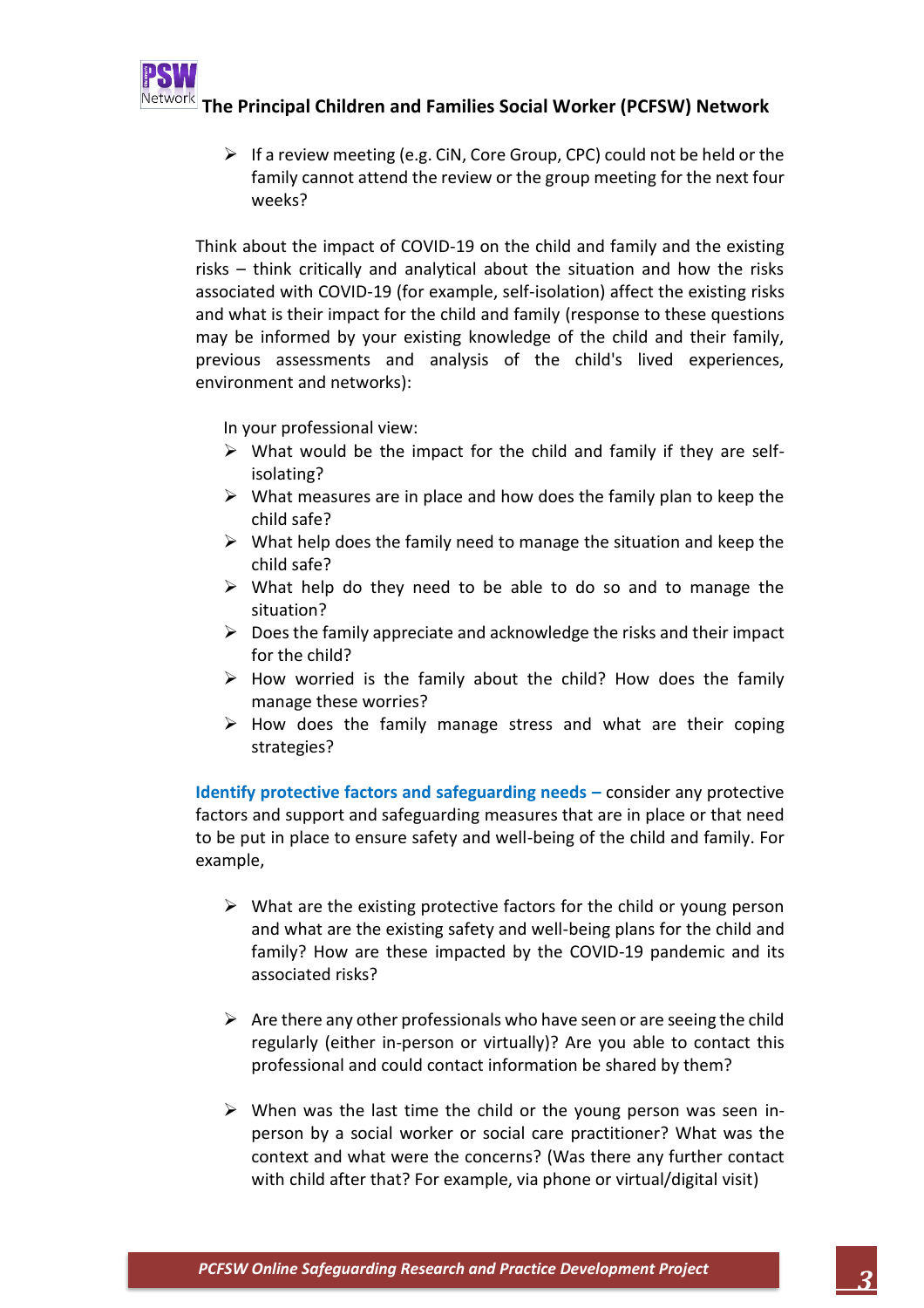

- $\triangleright$  If there is an existing safety plan? How will this be affected by selfisolation or reductions in workforce capacity or services?
- $\triangleright$  Are there any concerns about the child or young person's household or placement with regards to domestic abuse, sexual abuse, violence or coercive control, substance misuse, mental health, vulnerability to online grooming and sexual or criminal exploitation or radicalization, or history of the young person absconding? How are these factors influenced by the confinement of the young person and/or their family in their current home or placement?
- $\triangleright$  What activities will take place over the coming 4 weeks to support and safeguard the child and family? Planned activities could vary widely ranging from a physical in-person contact to phone conversation to video communication, virtual/digital home visit, online support groups, digital/virtual home visit, digital virtual review or CPD, online activities and support provided by other agencies and organisations (e.g. schools, family centres, etc.).
- $\triangleright$  Are there any agreed or existing arrangements that need to reconsidered or rearranged or is there need for alternative arrangement? For example:

If the child is looked after, what are the agreed and usual contact arrangements for family and friends? How are these affected and is there a need for alternative arrangements?

- $\triangleright$  What are the family support and respite arrangements and how are they affected? Is there a need for alternative arrangements?
- $\triangleright$  Is the young person autistic or does the young person have any special needs or learning difficulty?
- $\triangleright$  Are there ongoing or upcoming court proceedings? If yes, what stage are you at and how has this been impacted?
- $\triangleright$  If the young person is a care leaver, how are the existing arrangements impacted and what arrangements need to be put in place to ensure continuous support, safety and well-being of the young person?
- $\triangleright$  Is the young person in a stable placement and are there any reported or escalating concerns? How do consequences of COVID-19 influence these arrangements and concerns?
- $\triangleright$  What are other practical arrangements for safety and support for the young person and what changes are needed to ensure their continuity? For example: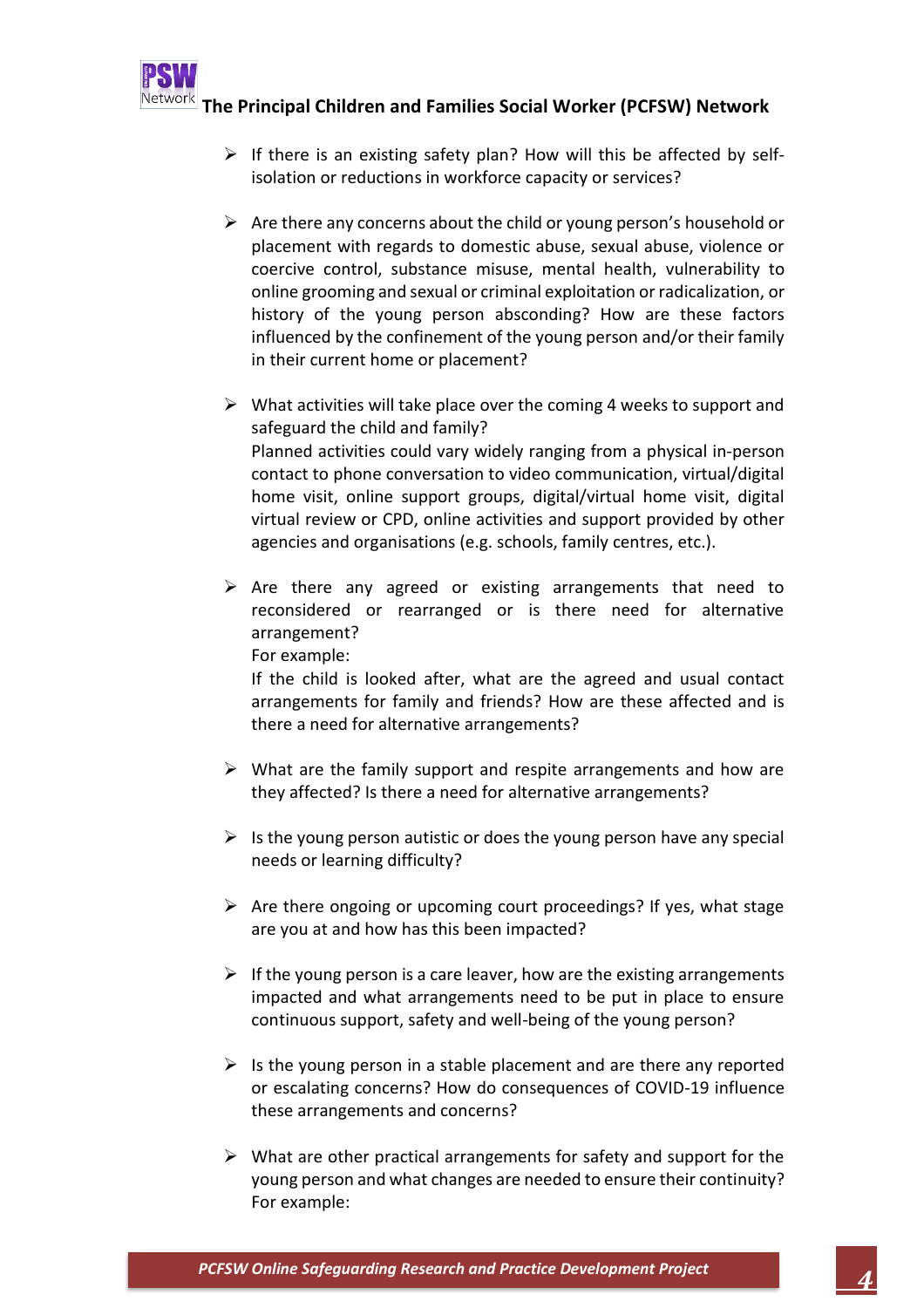

Can the young person contact their social worker or the services independently (e.g. using their own mobile phone)?

- $\triangleright$  Does the child or young person have an identified network of trusted adults - are school or other support agencies still in contact? If yes, are you able to contact any of the trusted adults or contact and receive the information from other agencies?
- $\triangleright$  What arrangements are in place and what advice has been given to care leavers and children looked after about contacting services in case they need support with food, medication, electricity or other basic necessities? Or if they need help to manage the current stress and anxieties or their well-being?

**Clear agreement about contact with the child and family –** Compatible with the complexity and level of needs and risks, practitioners should agree the time, frequency and preferred mode of contact with children and families. These can vary from a phone call to virtual/digital home visits to door-step visits or physical and in-person home visits. In agreeing the means and mode of communicating with children and families, you will need to consider any guidance or limitations by your employer and balance the level of required social presence (for example video connection versus voice call or text message) vis-à-vis the level of risk and safeguarding needs and be clear and purposeful about the difference and what is needed to assess the young person's safety and well-being; for further detail about this point and other aspects of virtual/digital visits please see the PSW Best Practice Guide for Home Visits.

**Direct work with children and families –** children experience added anxieties and worries during this time and direct work with children and families offers opportunities to understand and address their fears and worries and to better support and strengthen professional relationships with the children and family (please see "PSW Best Practice Guide for Direct Work With Children and Families Online" and the "PSW Best Practice Guide for Speaking with Children and Young People about Coronavirus").

**Be explicit and agree progress and what is expected –** be clear and explicit and agree with your manager about what is expected and what progress or lack thereof look like. This should be in line with your employer's policies and standards and the DfE guidance as well as Social Work England practice standards.

**Keep accurate notes and document exceptions – given the changing** circumstances and that something that is applicable today may not be appropriate at a later date, it is essential to ensure accurate case recording and keep a journal of all agreed changes and/or exceptions. Changing practice and deviating from standard statutory expectations require clear and coherent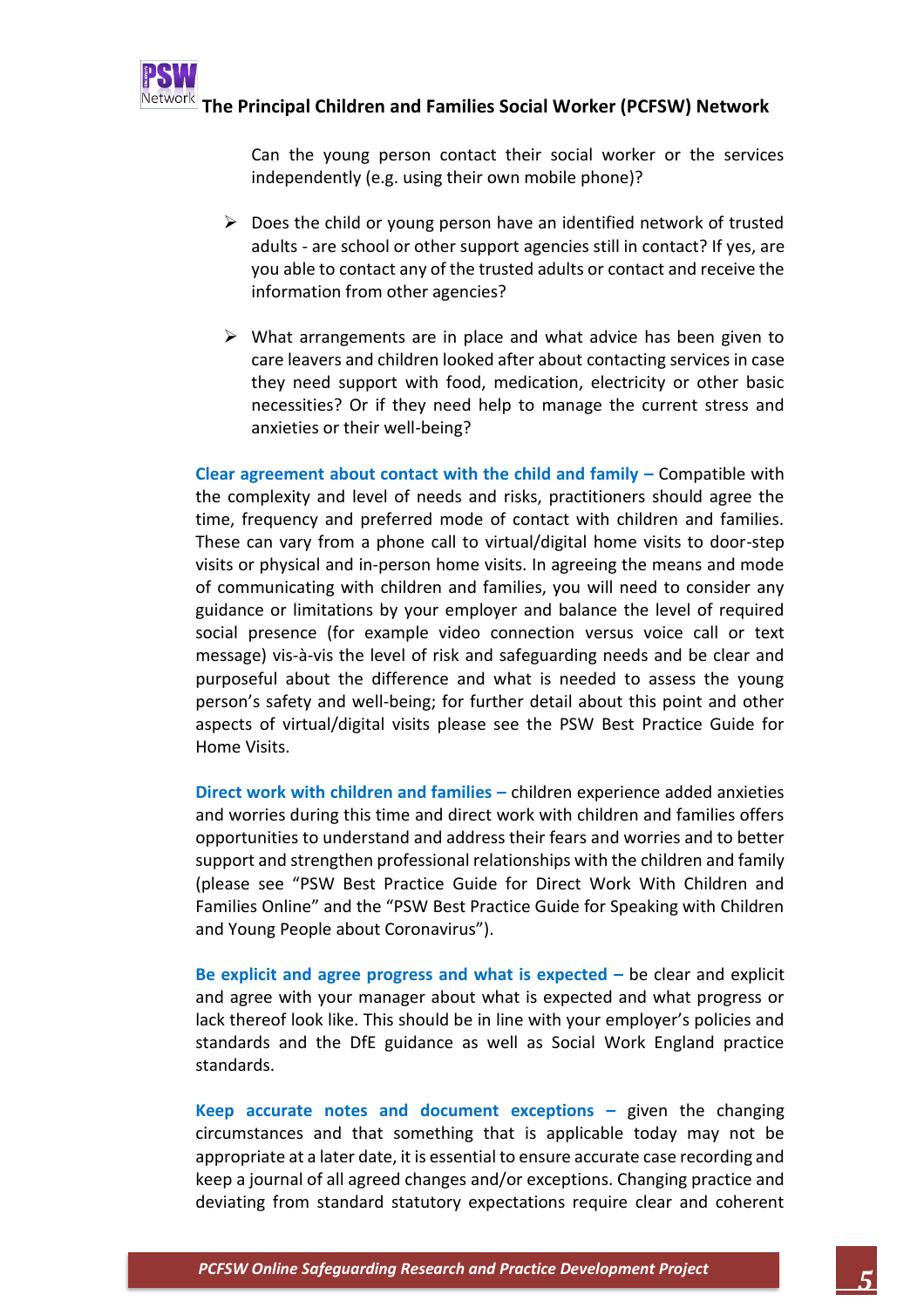

explanation and evidence-based justification. Therefore, case recordings should offer a clear narrative of the child and how the child is/was being supported as well as documenting and ensuring that any changes in practice and decisions have a clear explanation of context and the reason for the decision or action or lack of action.

**Systemic risk and need for continuous assessment –** The added risks and psychosocial impact and consequences of COVID-19 pandemic add significant complexity to existing risks and their impact for children and families. These risks and the reduced visibility of children and families and vulnerable adults who access services combined with the uncertainties about the unfolding situation can result in rapidly escalating needs and risks that may go undetected, leaving children and families without the help and support they need. These circumstances represent complex systemic risks that require constant monitoring and support.

Therefore, it is essential that practitioners are aware and keep in touch with children and families and vulnerable adults and continuously reassess the situation from a child-centred or person-centred and whole-family perspective.

These risks also highlight the importance of the role of the family in safeguarding and people's well-being and therefore require a whole-system (systemic) and whole-family approach.

**Complex and composite risks and other complicating factors –** the consequences of COVID-19 pandemic such as social distancing, self-isolation, closure of most public and social venues and lack of face-to-face and in-person social engagement, play and peer contact can reduce opportunities for validation and intensify feelings of loneliness and isolation. The behavioural consequences of such emotions can vary from withdrawal and low mood to acting out and dangerous or threatening behaviour toward self or others with particularly devastating consequences for people who experience mental health difficulties.

**Digital and online risks –** at home with limited opportunity for in-person social engagement, children and young people as well as adults spend increasing amount of time online developing and maintaining relationships and seeking friendship and validation. Although positive online engagements are important and can support people's mental health and emotional well-being, online engagement also entails risks and new challenges. Research indicates that increased anxiety, loneliness or social isolation can lead to more frequent online activity and greater self-disclosure resulting in increased vulnerability. Therefore, it is essential that practitioners are able to systematically assess online risks and safeguard children and young people online. The "PSW network Best Practice Guidance for Online Safeguarding" offers an evidenceinformed and child-centred approach to assessing online risks and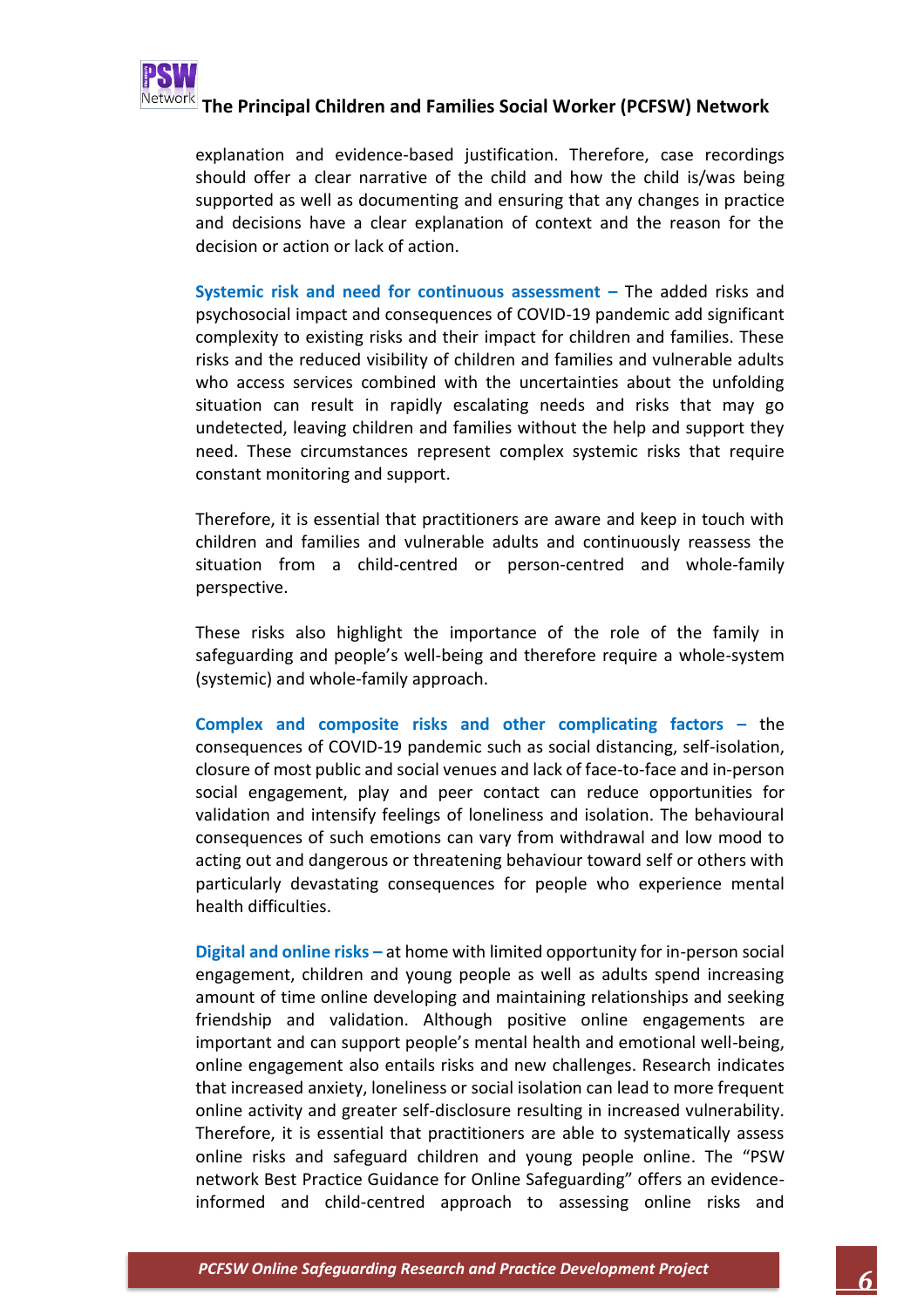

safeguarding children and young people online as well as supporting carers and vulnerable parents in these difficult times.

**Restorative and reflective supervision – given the reduced social presence and** team interactions, it is essential that supervision takes place regularly and offers a space for reflection and restorative supervision of practitioners practice challenges and development. Furthermore, practitioners, supervisors and managers should consider and maximise opportunities for informal supervision and de-brief to enhance oversight and better support practitioners' and staff's mental health and wellbeing.

Given the impact of lone working and social isolation, particular attention is needed to sensitively consider staff's feelings, coping strategies, emotional well-being and mental health to ensure they are supported both professionally and emotionally.

**Quality assurance and management oversight – given the high and fast** changing nature of risks and needs and the significant systemic challenges, appropriate quality assurance measures and processes should be put in place to ensure clear line of sight from strategic and operational leadership to frontline practitioners within and across services. In such circumstances, it is good practice to match the level of children and families' visibility and management oversight with the level of risks and for

- ➢ Operational director and/or assistant director to have oversight of all children whose cases are rated red within their directorate;
- $\triangleright$  Head of services to have oversight of all children whose cases are rated amber within their service;
- $\triangleright$  Service managers and team managers to have oversight of all children whose cases are rated green within their teams.

**Deciding about alternative approaches to home visits –** one of the most challenging questions for practitioners is whether a physical and in-person home visit is indispensable and urgent? Or can the home visit be carried out online or in alternative ways such as "door-step" visits? These questions and working through the complexity of home visits are addressed in the PSW Best Practice Guide for Home Visits. Therefore, please consult the PSW Best Practice Guide for Home Visit after RAG rating children and families' needs and risks in line with your employer's guidance and this document.

**A point of reflection and caution –** the current risks and context are complex and this can result in abrupt escalation of needs and risks and therefore, the above RAG rating should be reviewed and revised accordingly.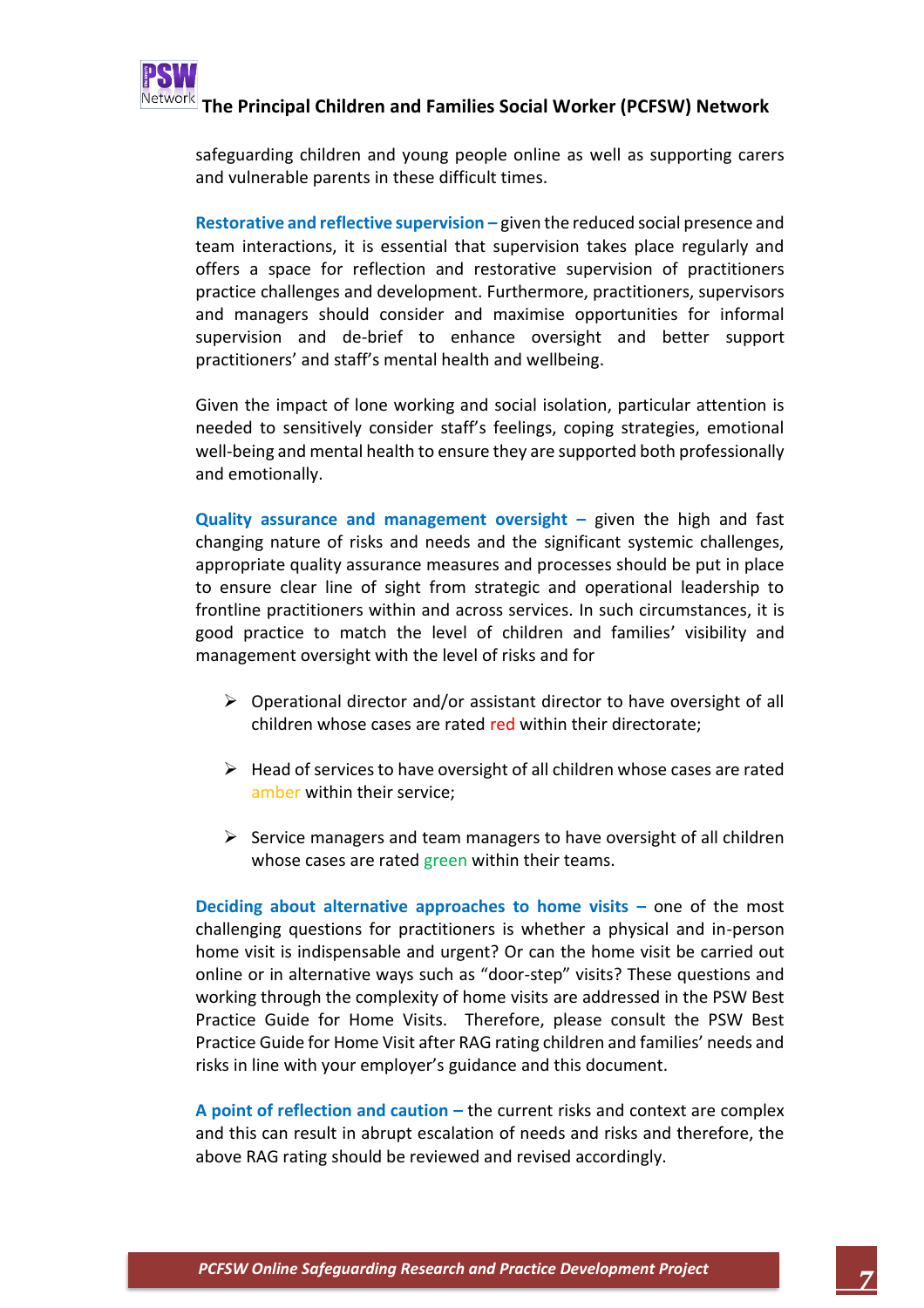

It is good practice to create reflective and group discussion opportunities for practitioners to receive critical and constructive feedback.

Supervisors, managers and service managers should provide regular challenge to test the appropriateness, adequacy and effectiveness of any risk analysis or RAG rating as well as professional decisions and actions or plans with particular attention to any alternative solutions relating to statutory responsibilities or deviation from national guidance and practice standards.

**Coproduction and partnership working –** safeguarding is everyone's responsibility and coproduction and partnership working are central to good practice and effective safeguarding. Given the reduced visibility of children and young people and their families and carers, good and timely information sharing and close and effective partnership work within and across services and different safeguarding partners and agencies is so much more important and indispensable in the current context. This helps practitioners and services identify any changes in risks, needs or children and families' circumstances and ensure timely action and effective support. This also highlights the importance of partnership with children and young people and their parents and carers and ensuring that their voices and preferences are heard, respected and reflected in all decisions, actions and plans.

**Health and well-being –** given the risks and complexity of the situation the health and well-being of practitioners and staff and children and families should be everyone's priority. This includes taking appropriate measures such as provision of personal protective equipment (PPE) to protect staff's physical/biological health and safety as well as team building initiatives and online social engagement, online games and online group activities and restorative supervision to support staff's emotional and mental health.

Furthermore, lone working and remote working can have significant impact on staff's mental health and well-being, particularly if the current situation continues over an extended period of time. Therefore, it is good practice to create opportunities for staff to come together on regular basis and to reflect on work and their experiences in virtual weekly meetings such as "Tea with the Team". This can help team building and mitigate stress and feelings of isolation and loneliness.

**Self-care and practitioners' emotional well-being –** the consequences of COVID-19 pandemic such as social distancing, self-isolation, closure of most public and social venues and lack of face-to-face and in-person social engagement, play and peer contact can reduce opportunities to validation and intensify feelings of loneliness and isolation. The behavioural consequences of such emotions can vary from withdrawal and low mood to acting out and dangerous or threatening behaviour toward self or others with particularly devastating consequences for people who experience mental health difficulties.